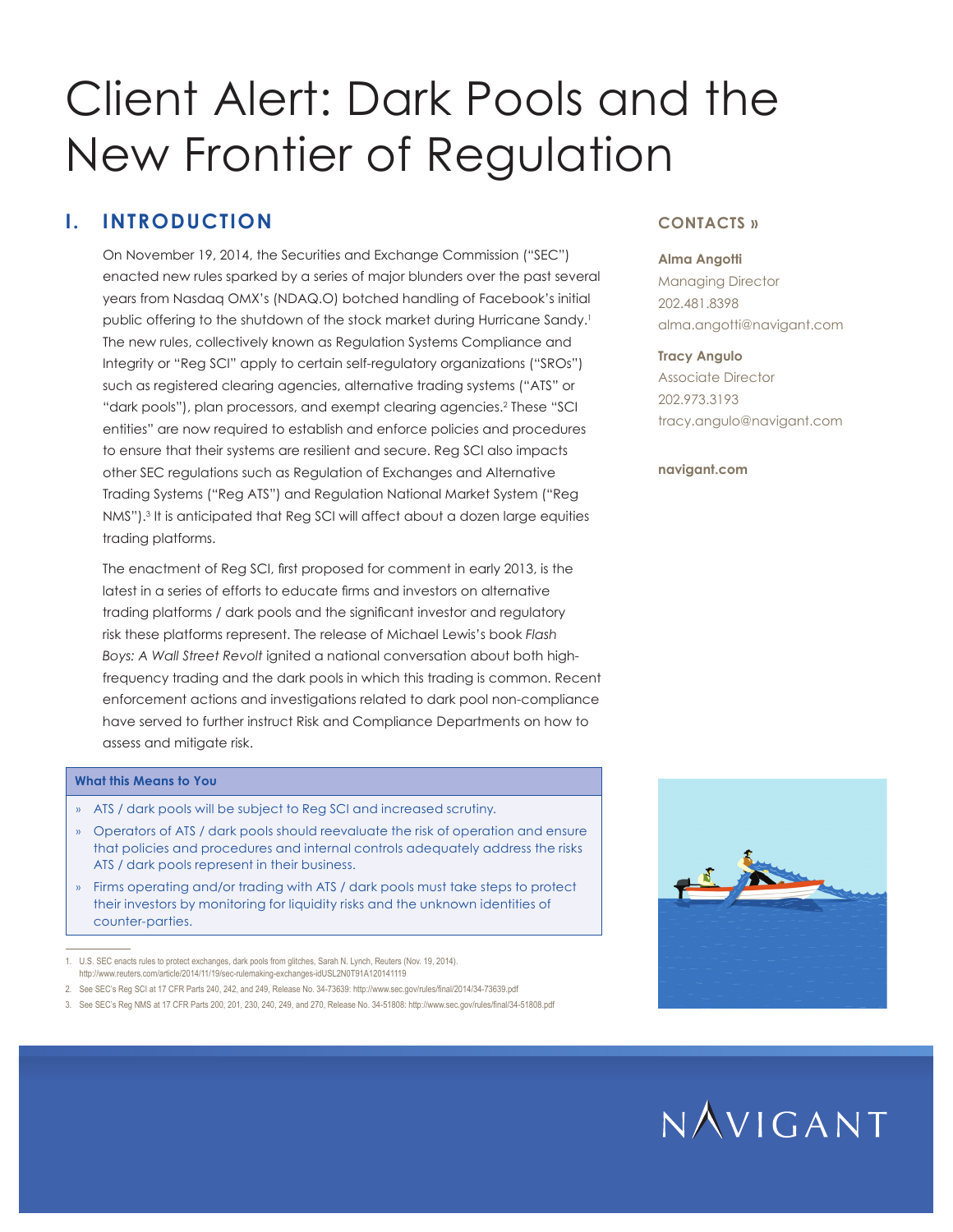## **II. THE HISTORY AND ORIGIN OF DARK POOLS**

#### A. Alternative Trading Systems

Before assessing whether Reg SCI applies to activity in a financial institution, one must first understand alternative trading systems and dark pools. An ATS is a trading system that is not regulated as an exchange, but is a venue for matching the buy and sell orders of its subscribers. Typically, ATS are specifically designed to match buyers and sellers who trade in very large quantities (primarily professional traders and investors). Financial institutions may use ATS to find counterparties for transactions, instead of trading large blocks of shares on the normal exchange, a practice that can skew the market price in a particular direction, depending on a particular share's market capitalization and trading volume.

B. Dark Pools

Dark pools operate similarly to ATS, but offer an anonymous trading platform in addition to the other advantages of ATS. In a public exchange, equities and derivatives can be traded by any properly registered party. Dark pools are privately run exchanges that offer restricted access. The size, price, and identities of parties placing the orders are all hidden.4 However, these orders are anonymous only before and during execution, but not after. Once executed, these are generally considered to be over-the-counter ("OTC") transactions.

C. The Increase of Dark Pools and Industry Trends It is estimated that about half of all dark pool activity occurs through dark pools operated by five major financial institutions. Though dark pools have

existed for decades, their recent growth is linked to several trends in the financial world.

One trend is the transition to electronic trading. As machines have started to replace human traders, the proprietary algorithms which dictate trade orders have increased in value. There is a constant risk that the data from both placed and executed orders can be used by outside parties to reverse-engineer the algorithms. Dark pools solve this issue by the nature of the secrecy surrounding transactions.

Another trend is the consolidation of institutional investors. This has had a corresponding impact by increasing the potential size of individual orders that are placed. For example, if a market-leading institutional investor wants to sell a million shares of a security at \$8 a share, there would be an enormous market impact as soon as the order is placed due to the fact that the information is made public on an exchange. Since it is unlikely that there will be an immediate matched buyer for all of the shares at once, the institution will need to sell the shares in smaller blocks before the transaction is complete. Each time the shares need to be split into smaller blocks for sale creates an opportunity for the price of the shares to change, ultimately driving the price down. By the time all of the shares are sold, a large portion of the million shares might actually be selling closer to \$7 a share for no other reason than the order was made public. It is important to remember that market impact can often extend beyond the security to the industry sector, affecting the prices of other securities for reasons unrelated to financial performance. Dark pools solve this issue by keeping the size of the orders and the identities of the parties placing the orders undisclosed.<sup>5</sup>

<sup>4.</sup> Dark Pools Confront More Transparent Future Amid Threats, Doni Bloomfield and Sam Mamudi, Bloomberg. http://www.bloomberg.com/news/2014-09-17/dark-pools-confront-more-transparent-future-amid-threats.html

<sup>5.</sup> Barclays Allegations and Inside the Murky World of Dark Pools, Phillip Inman, The Guardian. http://www.theguardian.com/business/2014/jun/26/barclays-allegations-dark-pool-trading-system-private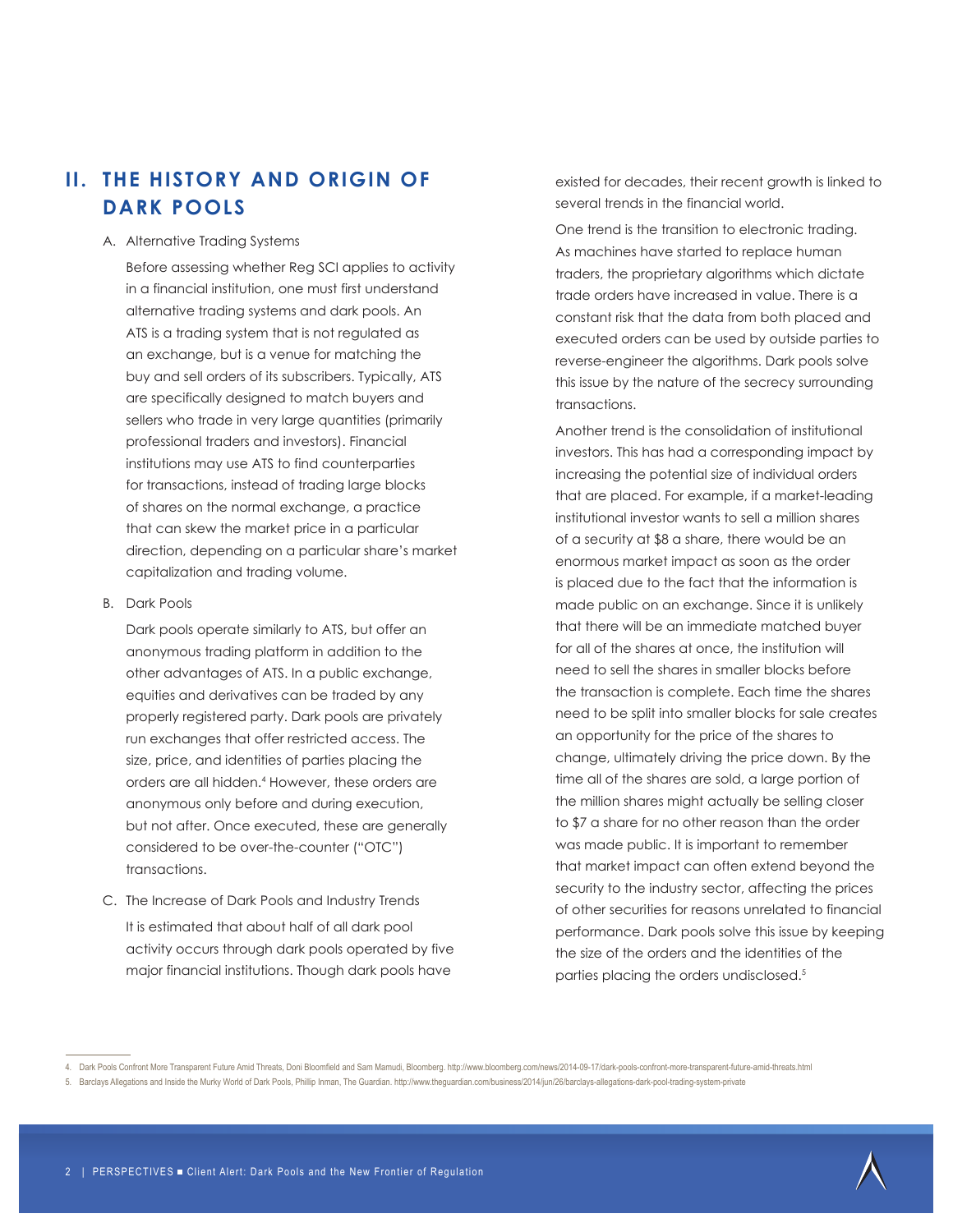## **III. UNIQUE RISKS OF DARK POOLS**

### A. Market Risk

This same secrecy can potentially increase market risk by other means. Consider the hypothetical scenario of the institutional investor described above: at what point is the public entitled to learn about institutional investors selling enormous blocks of a security? There is potential for a rapid market correction as public exchanges catch up to market movement within the dark pools. So instead of mitigating the overall market impact, transactions within dark pools may actually swap an immediate market impact for an even greater market impact later as the public exchange suddenly catches up to the activity in the dark pools.

B. Spoofing / Layering

The most serious issues are related to potential disruptive trading practices, manipulation, and fraud. One example is the prohibited practice of "spoofing" (also referred to as "layering"). Spoofing is the act of artificially placing a large order outside the bid-ask spread and then cancelling it to create a false fluctuation.6 Subsequent smaller orders can then be placed outside the order based on the new price. This practice has taken advantage of high frequency trading ("HFT") which prices order information almost instantaneously. If a trader owns a large block of securities, a large purchase order could be placed in order to exploit other HFT algorithms to increase the price slightly. The order would be immediately cancelled, and then the trader could sell smaller portions of the security to take advantage of the price fluctuation. Because of the lack of transparency within the dark pools, it is unclear what monitoring is conducted for this type of illegal activity.

### C. Quote Stuffing

"Quote-stuffing" is another disruptive trading practice designed to exploit the nature and practices of dark pools through the use of HFT. As mentioned previously, the HFT algorithms quote prices almost instantaneously based on orders within the market. Quote-stuffing is the attempt to slow down other HFT algorithms by initiating and subsequently cancelling a massive volume of orders.7 As the algorithms attempt to price the orders, a small window of time opens creating an advantage for the quote-stuffer. Furthermore, the lack of public information about liquidity within a dark pool benefits those who engage in this disruptive trading practice.

## **IV. REGULATORY REQUIREMENTS AND ENFORCEMENT ACTIONS**

In order to catch up with the growth of dark pools / ATSs, the SEC has passed a series of rules concerning these trading platforms, the most recent of which is Reg SCI.

- A. Regulation ATS was introduced by the SEC in 1998 and is designed to protect investors and resolve any concerns arising from this type of trading system.8 Primarily, Reg ATS was enacted to allow alternative trading systems to choose whether to register as national securities exchanges, or to register as broker-dealers and comply with additional requirements under Reg ATS, depending on their activities and trading volumes. The purpose of the rule was to:
	- 1. More effectively integrate the growing number of ATS into the national market system;

<sup>6.</sup> SEC Charges N.Y. –Based Brokerage Firm with Layering, Securities and Exchange Commission. http://www.sec.gov/News/PressRelease/Detail/PressRelease/1365171484972#.U9qSU\_ldVid

<sup>7.</sup> SEC probes 'quote stuffing' practices: Shapiro, Jonathan Spicer and Herbert Lash, Reuters. http://www.reuters.com/article/2010/09/07/us-sec-trades-idUSTRE6863QL20100907

<sup>8.</sup> See SEC's Reg ATS at 17 CFR Parts 202, 240, 242, and 249, Release No. 34-40760: https://www.sec.gov/rules/final/34-40760.txt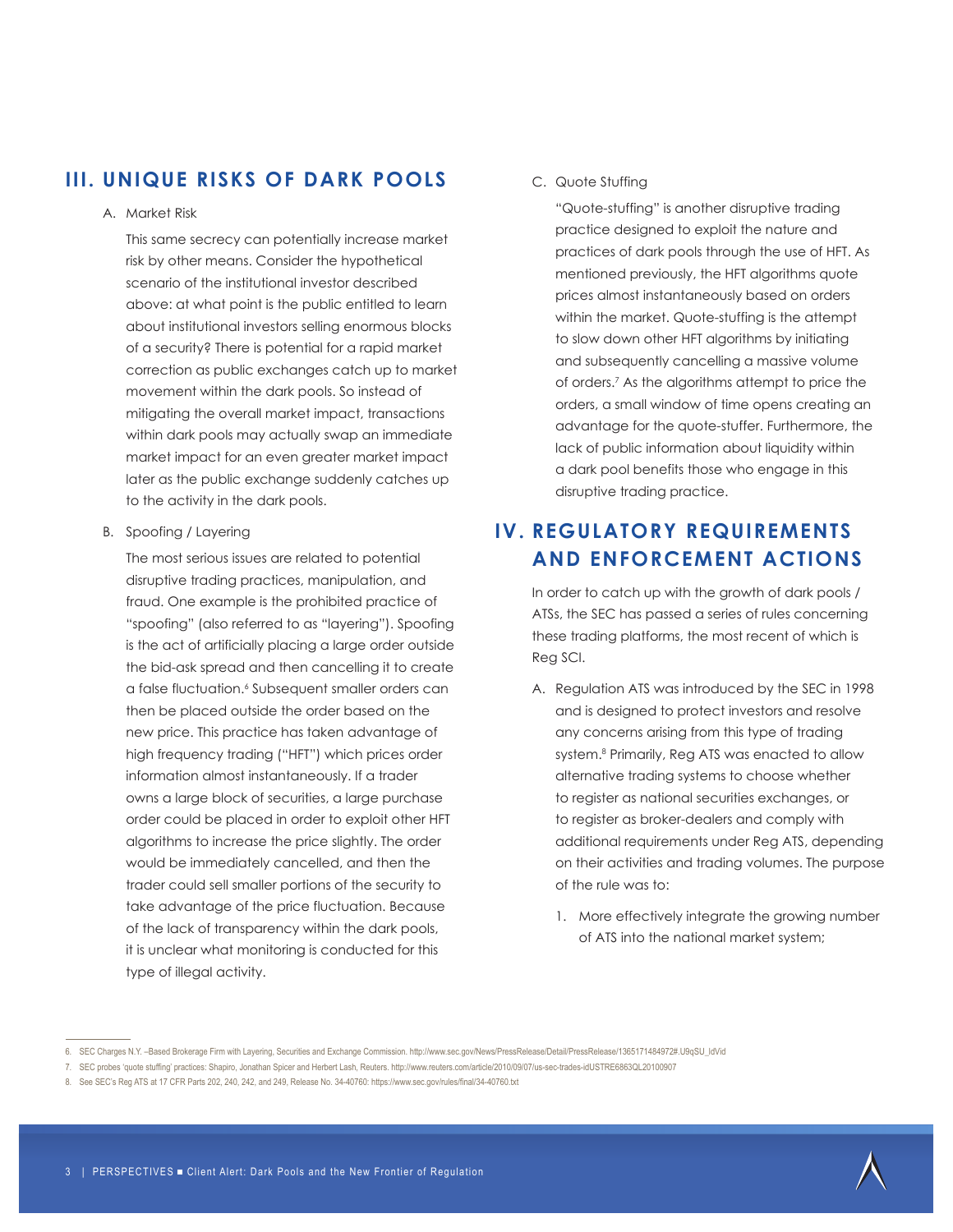- 2. Accommodate the registration of proprietary ATS as exchanges;<sup>9</sup> and
- 3. Provide an opportunity for registered exchanges to better compete with ATS.

Notably, Reg ATS required that any ATS registered as a broker-dealer and subject to the regulation establish standards for access to its system and apply those standards fairly to all prospective subscribers, if the ATS meets the 20 percent volume threshold ("the fair access requirement").<sup>10</sup> If the ATS accounted for 20 percent or more of the share volume in any equity security, it must comply with the fair access requirements in granting access to trading in that security.

Reg ATS further requires that ATS trading five percent (5%) or more of the volume in national market system securities must be linked with a registered market in order to disseminate the bestpriced orders in those national market system securities displayed in their systems (including institutional orders) into the public quote stream. Any ATS meeting this trading threshold must also comply with the same market rules governing execution priorities and obligations that apply to members of the registered exchange or national securities association to which the ATS is linked.<sup>11</sup>

B. Reg NMS

In 2005, the SEC enacted Reg NMS, a collection of rules intended to enhance investor protection from potential market manipulation occurring in dark pools or as a result of HFT.12 These rules include:

- 1. The "Order Protection Rule" which gives preference to automated quotations that are immediately available;<sup>13</sup>
- 2. The "Access Rule" which promotes fair access to market data such as quotations by requiring greater linking and lower access fees;
- 3. The "Sub-Penny Rule" which prohibits quotations in increments less than one penny for all securities at least \$1.00 per share; and
- 4. Amendments to the "Market Data Rules" which largely deal with governance and allocation of revenues for oversight.

The Order Protection Rule includes the creation of the National Best Bid and Offer ("NBBO"), which requires brokers to execute transactions at the lowest buy price available and the highest sell price available. This prohibits "trading-through" – a practice where orders are executed outside the bid-ask spread where the better price exists. Reg NMS in its totality was intended to curb some of the worst abuses within dark pools and to standardize their requirements with those of public exchanges without completely erasing its purpose.

C. Reg SCI

On February 3, 2015, the SEC's newest regulation will become effective: Reg SCI.<sup>14</sup> Primarily, Reg SCI will require SCI entities (e.g. SROs, ATS and dark pools) to establish written policies and procedures reasonably designed to ensure that their systems have levels of capacity, integrity, resiliency, availability and security adequate to maintain their

14. Id.

<sup>9.</sup> The SEC defines an "exchange" as a market place or facilities for bringing together purchasers and sellers of securities or for otherwise performing with respect to securities the functions commonly performed by a stock U.S.C. 78c(a)(1).

<sup>10.</sup> The 20 percent volume threshold is applied on a security-by-security basis for equity securities. The threshold is met if an ATS, during four (4) of the six (6) preceding months, accounts for 20 percent or more of the Excluded are ATS that match orders for securities with other customer orders at prices for those same securities established outside the system. See SEC's Reg ATS at 17 CFR Parts 202, 240, 242, and 249, Release No. 34-40760: https://www.sec.gov/rules/final/34-40760.txt

<sup>11.</sup> Reg ATS also requires ATS under the five percent (5%) trading threshold to file with the SEC a notice of operation and quarterly reports, maintain records and an audit trail of transactions and refrain from using the w "stock market" in its name. Id.

<sup>12.</sup> See SEC's Reg NMS at 17 CFR Parts 200, 201, 230, 240, 249, and 270, Release No. 34-51808: http://www.sec.gov/rules/final/34-51808.pdf

<sup>13.</sup> The Order Protection Rule, also known as Rule 611 or the "trade-through" rule, ensures that investors receive an execution price that is equivalent to what is being quoted on any other exchanges where the security is b Order Protection Rule requires that each exchange establish and enforce policies to ensure consistent price quotation for all NMS stocks.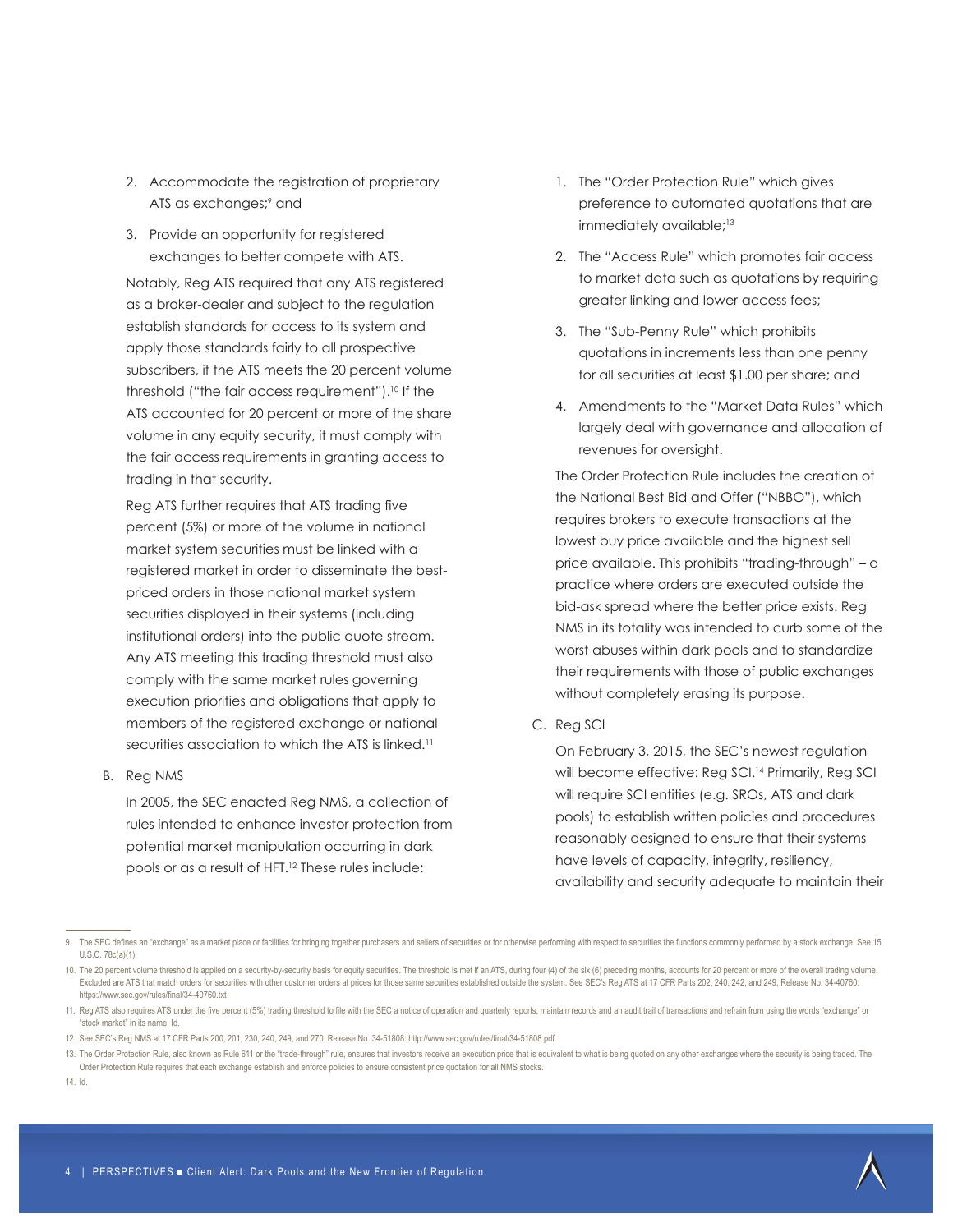operational capacity; promote the maintenance of fair and orderly markets; and to ensure that they operate in a manner that complies with the Exchange Act.

At a minimum, Reg SCI requires the policies and procedures include:

- 1. The establishment of reasonable current and future technological infrastructure capacity planning estimates;
- 2. Periodic capacity stress tests of such systems to determine their ability to process transactions in an accurate, timely and efficient manner;
- 3. A program to review and keep current systems development and testing methodology for such systems;
- 4. As applicable, regular reviews and testing of such systems, including backup systems, to identify vulnerabilities pertaining to internal and external threats, physical hazards and nature or manmade disasters;
- 5. Business continuity and disaster recovery plans that are reasonably designed to achieve next business day resumption of trading and two-hour resumption of critical SCI systems<sup>15</sup> following a wide-scale disruption;
- 6. Standards that result in such systems being designed, developed, tested, maintained, operated and monitored in a manner that facilitates the successful collection, processing and dissemination of market data; and
- 7. Monitoring of such systems to identify potential SCI events.

Reg SCI also requires SCI entities to take corrective action with respect to "SCI events" and to notify the SEC of such events, as well as to disseminate information about certain SCI events to affected members or participants.16 An "SCI event" is an event at an SCI entity that constitutes:

- 1. A systems disruption;
- 2. A systems compliance issue; or
- 3. A systems intrusion.

In addition, Reg SCI will require SCI entities to conduct a review of their systems by objective, qualified personnel at least annually, submit quarterly reports regard completed, ongoing and planned material changes to their SCI systems to the SEC, and maintain certain books and records.

Finally, Reg SCI will supersede and replace aspects of policy statements codified in Rule 301(b)(6) under the Exchange Act applicable to significantvolume ATS that trade in NMS and non-NMS stocks.17 Specifically, the significant-volume ATS thresholds have been modified as follows:

- 1. Average daily dollar thresholds will be used, instead of an average daily share volume threshold, for ATS that trade NMS stock or equity securities that are not NMS stock ("non-NMS stock");
- 2. Alternative daily dollar and transaction volume-based tests will be applied to ATS that trade municipal securities or corporate debt securities, except for ATS that trade only municipal securities or corporate debt securities; and
- 3. Volume thresholds applicable to ATS will be lowered for each category of asset class.



<sup>15.</sup> Critical SCI systems means any SCI systems of, or operated by or on behalf of, an SCI entity that: (1) directly support functionality relating to clearance and settlement systems of clearing agencies; openings, reopeni on the primary listing market; trading halts; initial public offerings; the provision of consolidated market data; or exclusively-listed securities; or (2) provide functionality to the securities markets for which the avai significantly limited or nonexistent and without which there would be a material impact on fair and orderly markets.

<sup>16.</sup> For certain major SCI events, the SCI entity is required to disseminate information to all members or participants of the SCI entity. A major SCI event is defined as an SCI event that has had, or the SCI entity reasona have: (1) any impact on a critical SCI system; or (2) a significant impact on the SCI entity's operations or on market participants.

<sup>17.</sup> NMS stocks include those on the major stock exchanges as well as many over-the-counter ("OTC") stocks.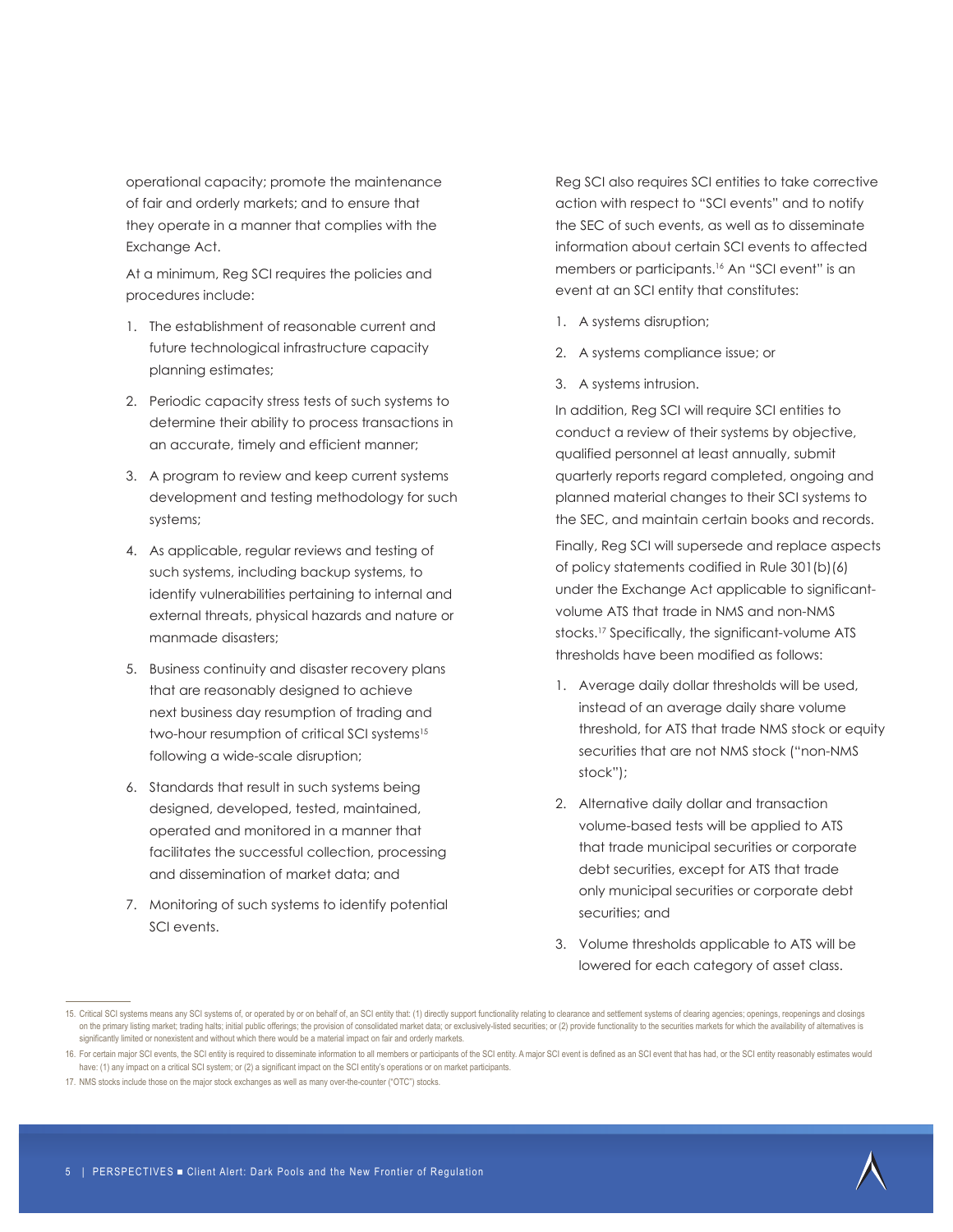In particular, with respect to NMS stocks, these new thresholds include a change in the volume threshold from 20 percent of average daily volume in any NMS stock, such that an ATS that traded NMS stocks that met either of the following two alternative threshold tests would be subject to the requirements of Reg SCI:

- 1. Five percent (5%) or more in any NMS stock, and 0.25 percent or more in all NMS stocks, of the average daily dollar volume reported by an effective transaction reporting plan; or
- 2. One percent (1%) or more, in all NMS stocks, of the average daily dollar volume reported by an effective transaction reporting plan.

With respect to non-NMS stocks, municipal securities and corporate debt securities (except for ATS trading exclusively in municipal securities or corporate debt securities), the standard was reduced from 20 percent to five percent (5%) for these types of securities, the same percentage threshold for such types of securities that triggers the fair access provisions of Rule 301(b)(5) of Reg ATS.<sup>18</sup>

D. MiFID

Internationally, the Markets in Financial Instruments Directive ("MiFID") and corresponding amendments ("MiFID II") have been implemented across the European Economic Area since May 2014. The MiID is a European Union law that provides harmonized regulation for investments across the 31 member states of the European Economic Area. The directive's main objectives are to increase competition and consumer protection in investment services. These regulations complete

harmonization of both Organized Trading Facility rules and oversight over the dark pools in Europe.19

- E. Recent Enforcement Cases
	- 1. UBS Securities

On January 15, 2015, UBS Securities LLC ("UBS") agreed to settle charges with the SEC for disclosure failures and other securities law violations related to the operation and marketing of its dark pools. UBS paid a \$14.4 million dollar penalty for these violations, \$12 million of which was against UBS's ATS; the largest penalty to date against an alternative trading system. The SEC determined that UBS failed to properly disclose to all subscribers the existence of an order type that it pitched almost exclusively to market makers and HFT firms. The order type, called PrimaryPegPlus ("PPP"), enabled certain subscribers to buy and sell securities by placing orders priced in increments of less than one cent.20 By doing so the firm enabled users of the PPP order type to place sub-penny-priced orders that jumped ahead of other orders submitted at legal, whole-penny prices.

The SEC outlined several other violations of the federal securities laws by UBS in its order instituting a settled administrative proceeding:

a. The Form ATS and amendments that UBS filed with the SEC included inconsistent and incomplete statements about the dark pool's acceptance of sub-penny orders and the natural-only crossing restriction. The filing also failed to attach certain required documents;

<sup>18.</sup> The SEC included an exception for SCI entities that reach the new thresholds for the first time under the regulation. Specifically, SCI ATS will not be required to comply with the requirements of Reg SCI until six (6) any of the applicable thresholds in the definition of SCI ATS for the first time. See SEC's Reg NMS at 17 CFR Parts 200, 201, 230, 240, 249, and 270, Release No. 34-51808: http://www.sec.gov/rules/final/34-51808.pdf

<sup>19.</sup> Markets in Financial Instruments Directive, European Commission. http://ec.europa.eu/finance/securities/isd/mifid/index\_en.htm

<sup>20.</sup> See SEC Press Release "SEC Charges UBS Subsidiary with Disclosure Violations and Other Regulatory Failures in Operating Dark Pool dated Jan. 15, 2015; http://www.sec.gov/news/pressrelease/2015-7.html. In the Matter of Securities LLC, SEC Order Instituting Administrative and Cease-and-Desist Proceedings, Release No. 74060 / Administrative Proceeding File No. 3-16338 (Jan. 15, 2015).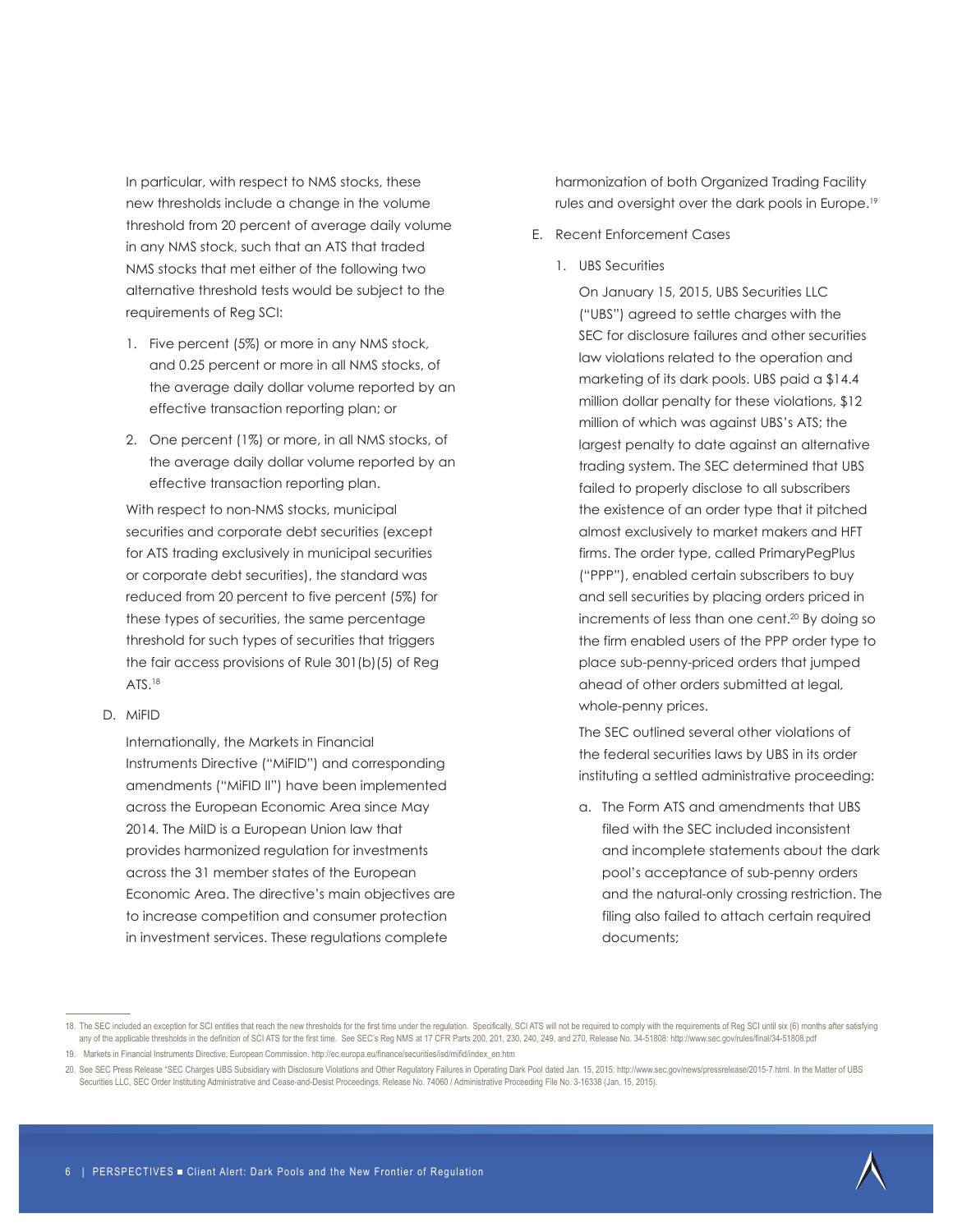- b. UBS violated requirements under Reg ATS by unreasonably prohibiting subscribers from using the natural-only crossing restriction<sup>21</sup> and failing to establish written standards for granting access to subscribers;
- c. UBS failed to preserve certain order data for the dark pool from at least August 2008 to March 2009 and August 2010 to November 2010; and
- d. UBS violated confidentiality requirements under Reg ATS by giving full access to subscribers' confidential trading information to 103 employees who should not have had it (primarily information technology personnel).
- 2. Goldman Sachs Execution & Clearing, L.P Goldman Sachs agreed to a consent order with FINRA for failing to "establish, maintain, and enforce written policies and procedures" to ensure that clients received the NBBO in their dark pool "SIGMA X."<sup>22</sup> The Financial Industry Regulatory Authority ("FINRA") determined that Goldman's procedures were not reasonably designed to prevent the trade-through of protected quotations in NMS stocks that do not fall within any applicable exception and was fined \$800,000. Though Goldman had created a Market Data Accuracy Report to flag transactions that were traded-through, the sample only reviewed 20 orders per week out of millions that were processed. According to the enforcement action, Goldman did not review the effectiveness of this report, despite its use for several years.

#### 3. Barclays

In a complaint filed by the New York State Attorney General, accusations were also leveled against Barclays for the operation of their dark pool.23 Barclays allegedly used market materials to advertise unique controls and monitoring in their dark pool. Specifically, Barclays's marketing materials claimed that the bank would protect clients trading in the dark pool from "aggressive," "predatory," or "toxic" high-frequency traders. The complaint alleges that Barclays falsified data about the proportion of clients who participated in the dark pool. Barclays allegedly excluded their largest client (a HFT) in the data and neglected to inform clients that their own HFT desks participated in the dark pool. Barclays was also accused of committing a direct violation of the "Order Protection Rule" by routing trades to their own dark pool for further profit instead of choosing the venue solely on the NBBO. The complaint further included a claim that Barclays secretly forwarded detailed information about its dark pool to HFT firms as it continued to advertise that it would protect institutional investors from these firms. Barclays filed a Motion to Dismiss the complaint on July 24, 2014.

On January 21, 2015, New York's Attorney General amended the initial complaint and moved to expand this lawsuit accusing Barclays of fraud for having deceived clients and investors about how it operated its dark pool.24 The Amended Complaint alleges that there is new evidence showing that several top executives knew how the bank falsely led



<sup>21.</sup> UBS developed a "natural-only crossing restriction" to ensure that select orders would not execute against orders placed by market makers and HFT trading firms. This shield was only available to benefit orders using UB are automated trading strategies. See id.

<sup>22.</sup> Letter of Acceptance, Waiver, and Consent No. 20110307615-01: Goldman Sachs Execution & Clearing, L.P., Financial Industry Regulatory Authority: https://www.finra.org/web/groups/industry/@ip/@enf/@ad/documents/industry/p542071.pdf

<sup>23.</sup> State of New York v. Barclays Capital, INC., and Barclays PLC, Complaint before the Supreme Court of the State of New York, County of New York, Index No. 451391 /2014 (filed Jun. 25, 2014). http://www.newsroom.barclays.com/imagelibrary/downloadMedia.ashx?MediaDetailsID=6022

<sup>24.</sup> See New York seeks to expand Barclays 'dark pool' lawsuit dated Jan. 21, 2015: http://uk.reuters.com/article/2015/01/21/uk-barclays-newyork-darkpool-lawsuit-idUKKBN0KU2KE20150121